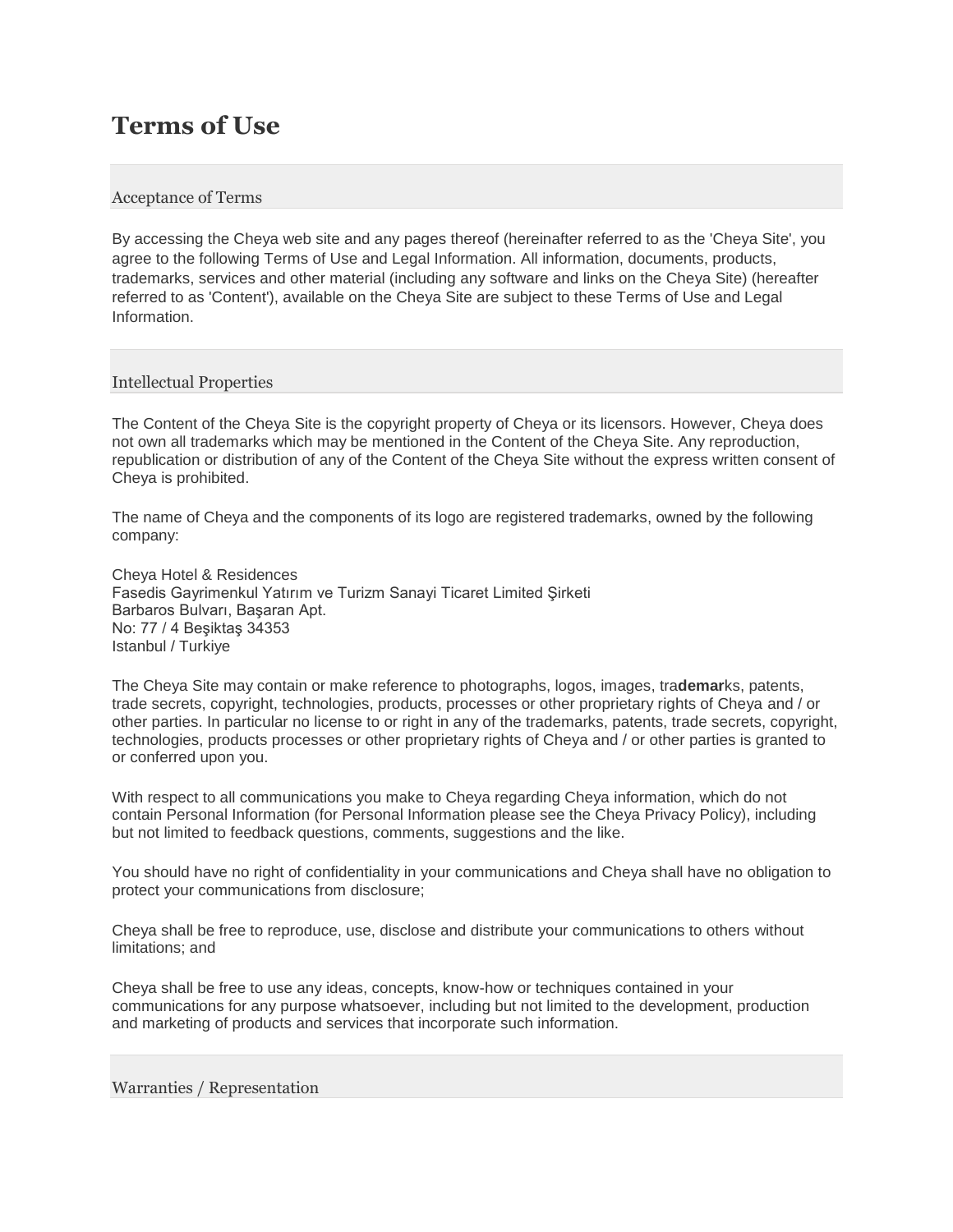## **No Binding Offer**

The Content of the Cheya Site is intended for informational purposes only and does not in any case constitute a legally binding offer. For more detailed information regarding the Online Reservation Service please check the relevant Cheya Site and its overview section.

## **No Reliance (Accuracy, Reliability and Completeness of Site)**

While Cheya makes good faith efforts to verify that the Content of the Cheya Site is accurate, complete and current, Cheya or its contractual partners make no express or implied warranty or representation (including liability towards third parties) as to its accuracy, reliability or completeness, Cheya reserves the right to change, add to and cancel any information, documents, products, services and other material (including any software and these Terms of Use and Legal Information) available on the Cheya Site will be subject to the most current version of the **Terms of Use and Legal Information of Cheya.**

The Cheya Site contains information on Cheya' worldwide products and services, not all of which are available in every location. A reference to a Cheya product or service on the Cheya Site does not imply that such a product or service is or will be available in your location.

## Liability Waiver

Your use of the Cheya Site is at your own risk. Under no circumstances shall Cheya and / or its contractual partners, any of its affiliates, officers, directors, employees, subsidiaries or parents be liable for any damages, whether direct, indirect, punitive, special, incidental, or consequential damages, and including, without limitations, lost revenues or lost profits, arising out of or in any way connected to the access to or use of, reliance on, or inability to access or use, the Content of the Cheya Site, or resulting from the access to, or inability of access to linked web sites, whether based on contact, tort, strict liability or otherwise, even if Cheya and / or its suppliers has / have been advised of the possibility of damages.

The Content of the Cheya Site is provided 'AS IS' without warranty of any kind, either express or implied, including, but not limited to, the implied warranties of merchantability, fitness for a particular purpose, or non-infringement.

Cheya Information may contain technical inaccuracies or typographical errors. Cheya reserves the right to make changes, corrections and and / or improvements to Cheya Information, and to the products and programmes described in such information, at any time without notice.

## No Warranty For Virus-Free Content

Cheya assumes no responsibility for, and makes no warranty that, the functions on the Cheya Site will be uninterrupted or error-free, that defects will be corrected, or that the Cheya Site (including its Content) or the servers that make it available will be free of viruses or other harmful components.

## Links

## **No responsibility for or endorsement of linked web sites**

The Cheya Site may contain links to other web sites, which are not being maintained by Cheya. Cheya cannot be held responsible for the information, products, services or other material obtained on such other web sites and will not be liable for any damages arising from the access to or use of such a web site. The inclusion of these links does not imply an endorsement of the linked sites, the Content therein including any linked addresses.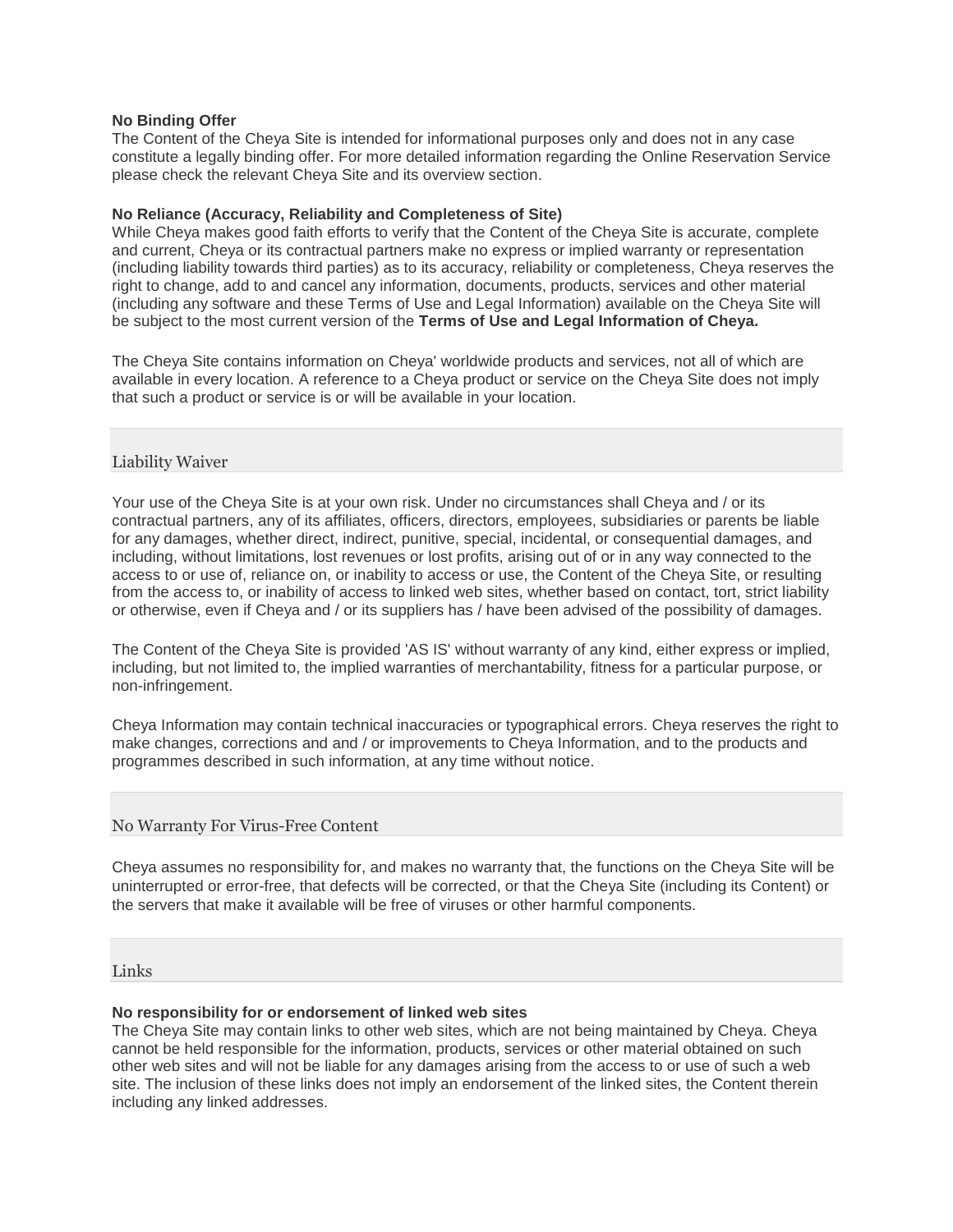### **No linking without consent of Cheya**

The linking of other web sites to the Cheya Site is prohibited without express, prior written consent of Cheya.

Data Security on the Internet

#### **General Information**

Please take into consideration that the World Wide Web is a publicly accessible system. Each time personal information is made available online this is done at your own risk. Your data might be lost under way or may be accessible to unauthorised third persons.

### **Browsing**

The Cheya Site is not configured to collect any identifiable personal information from the visitor while browsing on it. It collects information for general statistical purposes only. Unless you voluntarily provide Cheya with your Personal Information (for example your first and last name, title, mailing address, e-mail address, telephone and fax number, language, employer, business title, divers preferences regarding accommodation and travel habits or other personal identifying information) it will not be available to Cheya.

### **Internet Protocal (IP) Address**

Every time you browse the Internet an IP address is automatically assigned to your computer. When users request a page from the Cheya Site, Cheya' servers log the user's current IP address. IP addresses are used to diagnose problems.

### **Cookie and Analytic Technologies**

The Cheya Site uses 'cookie' technology; cookies, invisible pixels, web beacons and other technologies to obtain information about you. These cookies are designed to facilitate your visit on Cheya' site. A cookie is a text file that is sent to your browser from a web server and stored on your computer's hard drive. Cookies are used to prevent the same user from making repeated enrollments in Cheya' Guest Book. It assigns the computer a unique identifier which becomes your identifier when you return to the Site and related sites. You may adjust your Internet browser to reject cookies; however, rejecting cookies might affect your ability to perform certain transactions. Information collected from invisible pixels is used and reported in the aggregate.

#### **Encryption System**

When you provide Personal Information as for example your name, address or credit card number while making a reservation, your information is encrypted when travelling over the Internet. After your information reaches Cheya it is stored on a secure server that resides behind a firewall. The firewall is designed to block access to this data from outside Cheya.

#### Personal Data and Privacy

Data protection is very important to Cheya and the Personal Information (any information relating to you) of our customers is treated absolutely confidential. When we need to collect information from you, we generally ask you to voluntarily supply us with the required data. This data will not be made accessible to third parties except if required by law, by court or by a regulatory authority.

Furthermore, your Personal Information will only be processed for the purposes indicated at the time of collected as indicated in the Privacy Policy or as evident under the circumstances. Please note your acceptance of our Privacy Policy is a condition of these Legal Terms and Conditions.